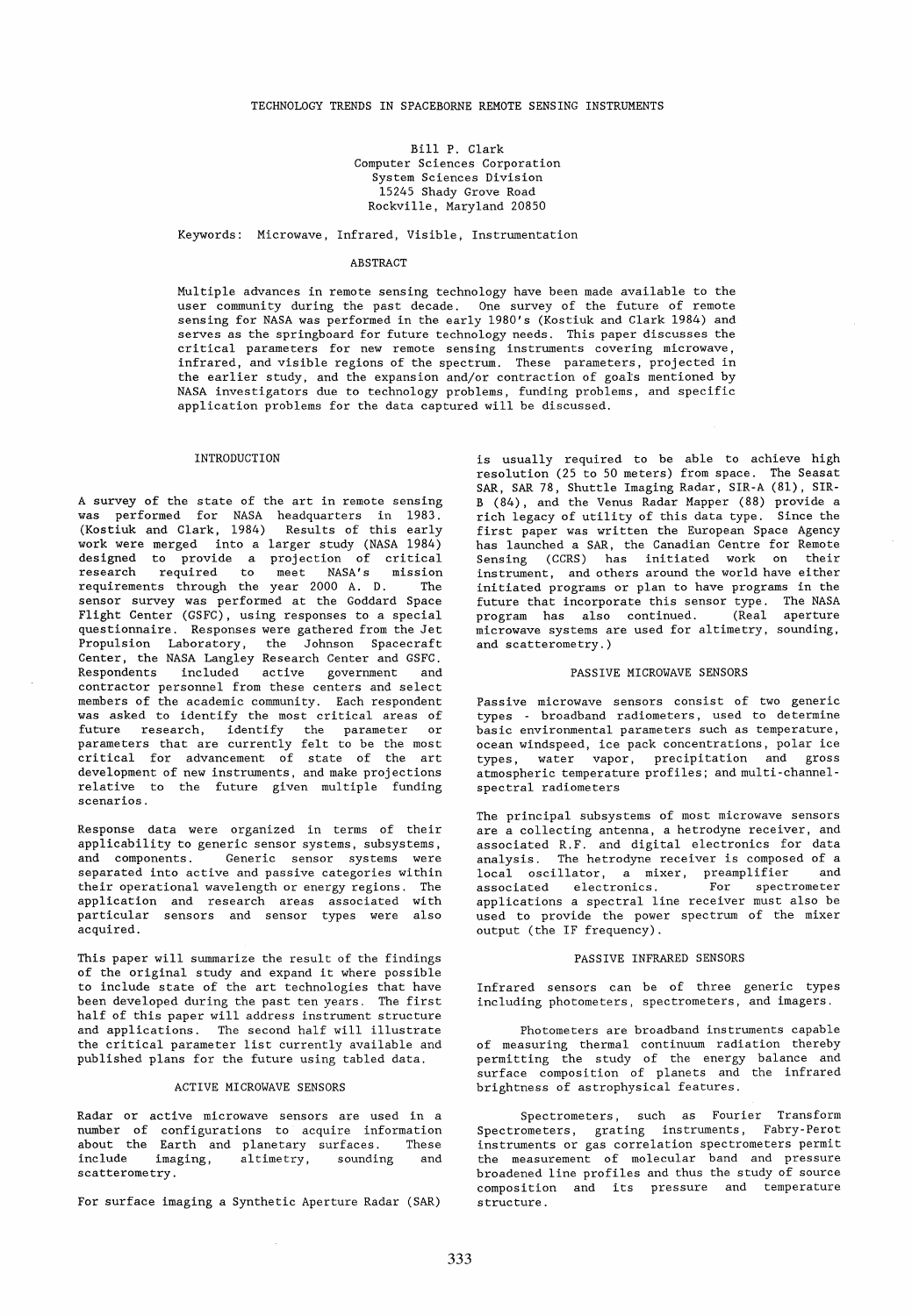Imagers consist of detectors capable of spatial coverage through scanning or pushbroom techniques (linear arrays) or by staring techniques (area arrays) to map a region of interest.

Systems used for Earth sensing, atmospheric studies by solar or planetary surface radiance absorption spectroscopy and planetary surface studies are generally limited by the thermal background of the source. Thermal background of the instrument is of less concern.

Conceptual designs of most future sensor systems include multiple functions for the proposed instruments. Some degree of simultaneous spectroscopic, photometrie and spatial information retrieval capability is normally attempted in the new designs

# PASSIVE LASER SENSORS

Infrared hetrodyne spectrometers are typical of this sensor class. These sensors are analogous to millimeter wave hetrodyne radiometers. Infrared radiation from a source is combined with the output of a laser local oscillator on a mixer. The generated difference frequency (IF) is in the radio region. The spectral and intensity information contained in the infrared source radiation is thus shifted into the radio region where it can be detected and analyzed using RF or AOS spectral line receivers. The back end electronics (spectral line receivers) are very similar and in some cases identical to those used in the millimeter and submillimeter spectral regions. Since infrared radiation is of concern, optical quality telescopes are required to collect the source radiation.

These systems offer high spatial resolution. Being a coherent technique, the field of view is determined by the diffraction limit of the collecting optics. For a 10 micron source and a 3 meter diameter telescope the field of view is approximately one are second.

If the absolute frequency of the local oscillator is known to a high accuracy hetrodyne detection can provide highly specific and accurate frequency measurements (one in one hundred million hertz for a carbon dioxide laser local oscillator. This facilitates species identification and permits gas velocity measurement to a few meters per second.

Gross spectral coverage is determined by the laser local oscillator. Gas lasers permit limited tunability about discrete laser lines. Tunable semiconductor diode lasers can be composition tuned to cover the 3 to 30 micron region of the spectrum and can be semicontinuously tuned over a range of 100 wavenumbers. The instantaneous total spectral bandwidth is determined by the photomixer and preamplifier frequency response and is presently larger than two gigahertz.

### ACTIVE LASER SENSORS

Laser Radars or LIDARS consist of a laser, optics (telescope), a colocated detector, electronics for data conversion, and a data recording mechanism. The laser is operated in the pulsed mode. The emitted laser radiation interacts with the target (usually the upper atmosphere) and creates a backscatter or fluorescence that is collected by the optical system and measured by the detector and electronics combination. The collecting optical system is generally a Ritchey-Chretien type Cassegrain telescope which focus the return radiation onto a detector or detector array. Data are then recorded. Some systems use multiple lasers, others use multiple detector systems.

Systems developed to date fall into four generic categories. These include applications for resonance fluorescence, DIAL, Doppler and Laser Ranging. Resonance fluorescence and DIAL systems can be used for the study of atmospheric aerosol, molecular constituents, and atmospheric chemistry. Doppler LIDAR can be used to measure wind velocities and add to the study of global species transport and weather. Laser ranging systems can be used for ranging and altimetry measurements, adding to the study of the Earth's gravitational and magnetic fields, tectonic plate motion, and globaL geodesy.

Each system has unique requirements. As a result several types of lasers, detectors, mixers, and frequency doubler/frequency tripler subsystems have been developed to enhance signal detection and tailor the system to desired applications.

## PASSIVE VISIBLE SENSORS

Passive visible systems are presently well developed. Needed advances lie mainly in larger lightweight collecting optics (telescopes) and large detector arrays. Large telescopes would permit greater light gathering capability and allow measurement of fainter and more distant astrophysical sources. Earth pointing systems will benefit from the same technology upgrades expected for systems used in astronomy.

Future visible sensors can be characterized as either mappers or cameras. Most of these will most likely be based on some sort of solid state detector array. Charge Coupled Devices (CCD) , more than any other solid state camera system offer the capability of· high resolution, high sensitivity, and low cost.

### INSTRUMENT PARAMETER TABLES

The data presented in the tables that follow cover the best estimate of critical parameter values for active microwave, passive microwave, infrared, infrared detectors, passive laser systems, active laser systems, and passive visible systems. The last column in each table has been reserved for inputs relative to whether or not these parameter values have been met using today's technology. It was felt important to insert this column to indicate that some technologies are moving forward faster than others. When a YES answer is presented in this column it indicates that there is widespread knowledge that the goals for the year 2000 have been met today. When a TBD is presented in this column it indicates that some or most of the goals have been attained yet instruments have not yet been operationally tested. This final definition is in conformance with the NASA standard definition of instrument development levels. These levels are given as follows:

| LEVEL 1: | Basic Principles Observed and<br>Reported |
|----------|-------------------------------------------|
|          |                                           |
| LEVEL 2: | Conceptual Design Formulated              |
| LEVEL 3: | Conceptual Design Tested                  |
|          | Analytically or Experimentally            |
| LEVEL 4: | Critical Function/Characteristic          |
|          | Demonstration                             |
| LEVEL 5: | Component/Breadboard Tested in            |
|          | Relevant Environment                      |
| LEVEL 6: | Prototype/Engineering Model Tested        |
|          | in Relevant Environment                   |
| LEVEL 7: | Engineering Model Tested in Space         |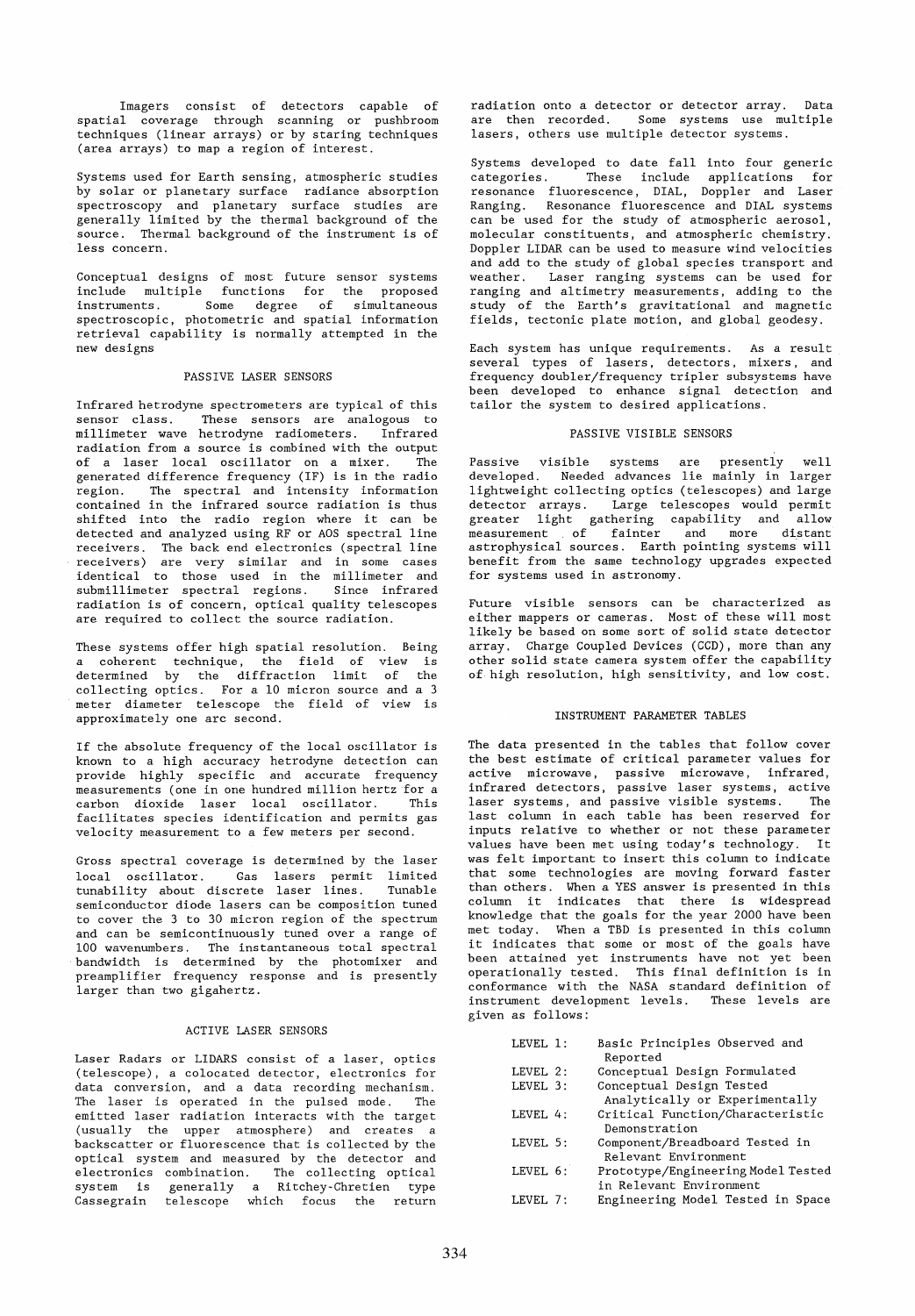### SUMMARY

The data presented in this review have of necessity been abbreviated to illustrate the gross trends forecast by the respondents. For example, due to space limitations, no details regarding different areas of materials research required to achieve breakthroughs in component performance have been provided. The relationship between these research .<br>activities and projected system and subsystem capabilities are presented in the two references that follow. Data pertaining to unique problems expected in allied fields of communications and data processing are also summarized in these papers.

All data presented supports the fact that there has been a notable trend in the past few years to replace stand alone systems that perform a single function with larger, multifunction systems capable of some degree of autonomous operation and on-board decision making. In addition, most new systems are larger, heavier, and more power consumptive than

those supported by past free flying spacecraft. When the original paper was completed this was a natural result of the then existent future emphasis on large orbiting spacecraft such as the polar platform and the space station. Since the original paper was completed multiple reviews of these programs have led to divergent opinions relative to how best to implement the new technologies as they evolve. Decisions made in this area will be driving factors for the future of new instrumentation.

#### REFERENCES

NASA SPACE SYSTEMS TECHNOLOGY MODEL: SPACE TECHNOLOGY TRENDS AND FORECASTS, 1984, NASA/OAST, Washington, D. C.

T. Kostiuk and B. Clark, 1984, SPACEBORNE SENSORS (1983-2000 A.D.): A FORECAST OF TECHNOLOGY, NASA Technical Memorandum 86083, Goddard Space Flight Center, Greenbelt, Md. 20771

| Active Microwave                                            | SOA VALUE       | 2000 VALUE                    | 2000 VALUE MET<br>(Y/N) |
|-------------------------------------------------------------|-----------------|-------------------------------|-------------------------|
| Synthetic Aperture Radar<br>$600 \text{ cm} - 3 \text{ cm}$ |                 |                               |                         |
| Resolution                                                  |                 |                               |                         |
| Planetary                                                   | $100$ m         | 50 m                          | NA                      |
| Earth Orbit                                                 | 25 <sub>m</sub> | 10 <sub>m</sub>               | yes                     |
| Swath Width                                                 | 220 km          | 400 km                        | TBD                     |
| Multipolarization                                           | NA              | HH, HV, VH, VV                | TBD                     |
| Multifrequency                                              | Dual $(L,X)$    | Multiple<br>L, S, C, X,<br>Ku | Yes                     |
| Signal Amplitude<br>Precision                               | 3 dB            | 2 dB                          | Yes                     |

TABLE 1. CRITICAL PARAMETERS FOR ACTIVE MICROWAVE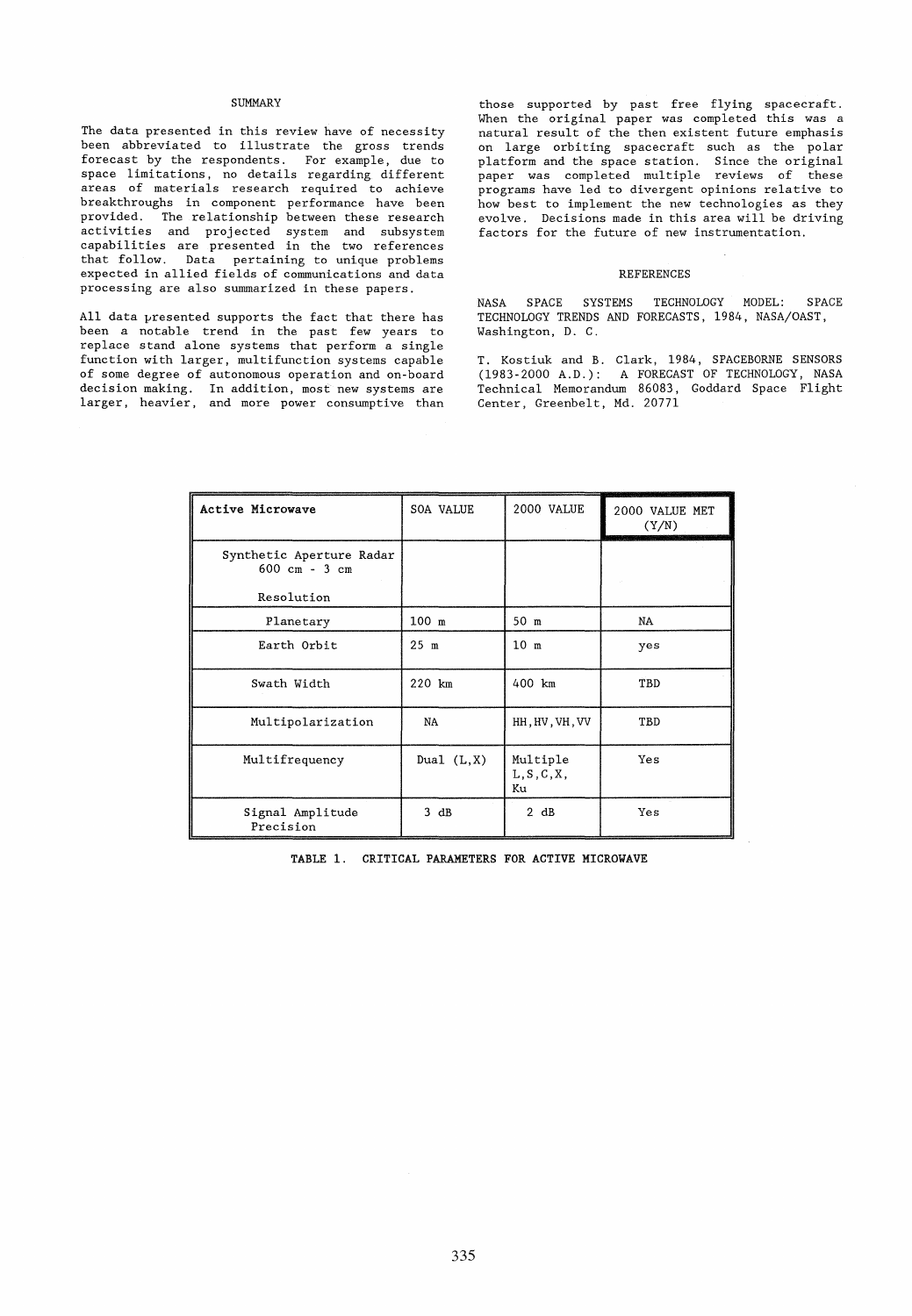| Passive Microwave<br>$21 \text{ cm} - 0.01 \text{ mm}$                                | <b>SOA VALUE</b>                                     | 2000 VALUE                                        | 2000 VALUE MET<br>(Y/N) |
|---------------------------------------------------------------------------------------|------------------------------------------------------|---------------------------------------------------|-------------------------|
| <b>Broadband</b><br>Radiometers for<br>Earth Sensing<br>$(21-0.15 cm)$                |                                                      |                                                   |                         |
| Receiver Power                                                                        | 10 W                                                 | < 5 W                                             | TBD                     |
| Receiver<br>Weight                                                                    | 8 kg                                                 | < 1.0 kg                                          | yes                     |
| Sensitivity                                                                           | 0.6 K                                                | 0.4 K                                             | TBD                     |
| Beam Efficiency                                                                       | 95%                                                  | 98 %                                              | yes                     |
| Footprint                                                                             | 2-100 km                                             | 50 m                                              | TBD                     |
| Millimeter and<br>Submillimeter<br>Heterodyne<br>Radiometers                          |                                                      |                                                   |                         |
| 5 mm Radiometer<br>Noise<br>Temperature                                               | 1000 K                                               | 50 K                                              | TBD                     |
| 1 mm Radiometer                                                                       | 500 K                                                | 100 K                                             | TBD                     |
| $0.5$ mm<br>Radiometer                                                                | 1000 K<br>(Narrow Band)<br>50,000 K<br>(Broad Band)  | 200 K<br>(Narrow Band)<br>500 K<br>(Broad Band)   | TBD                     |
| $0.10$ mm<br>Radiometer                                                               | 5000 K<br>(Narrow Band)<br>100,000 K<br>(Broad Band) | 1000 K<br>(Narrow Band)<br>5000 K<br>(Broad Band) | TBD                     |
| Millimeter Wave<br>Radiometer<br>Noise Temp.<br>(K)<br>30 GHz<br>$100$ GHz<br>300 GHz | 50<br>200<br>2000                                    | 10<br>20<br>100                                   | TBD                     |

Tab1e 2. Passive Microwave (1 of 2)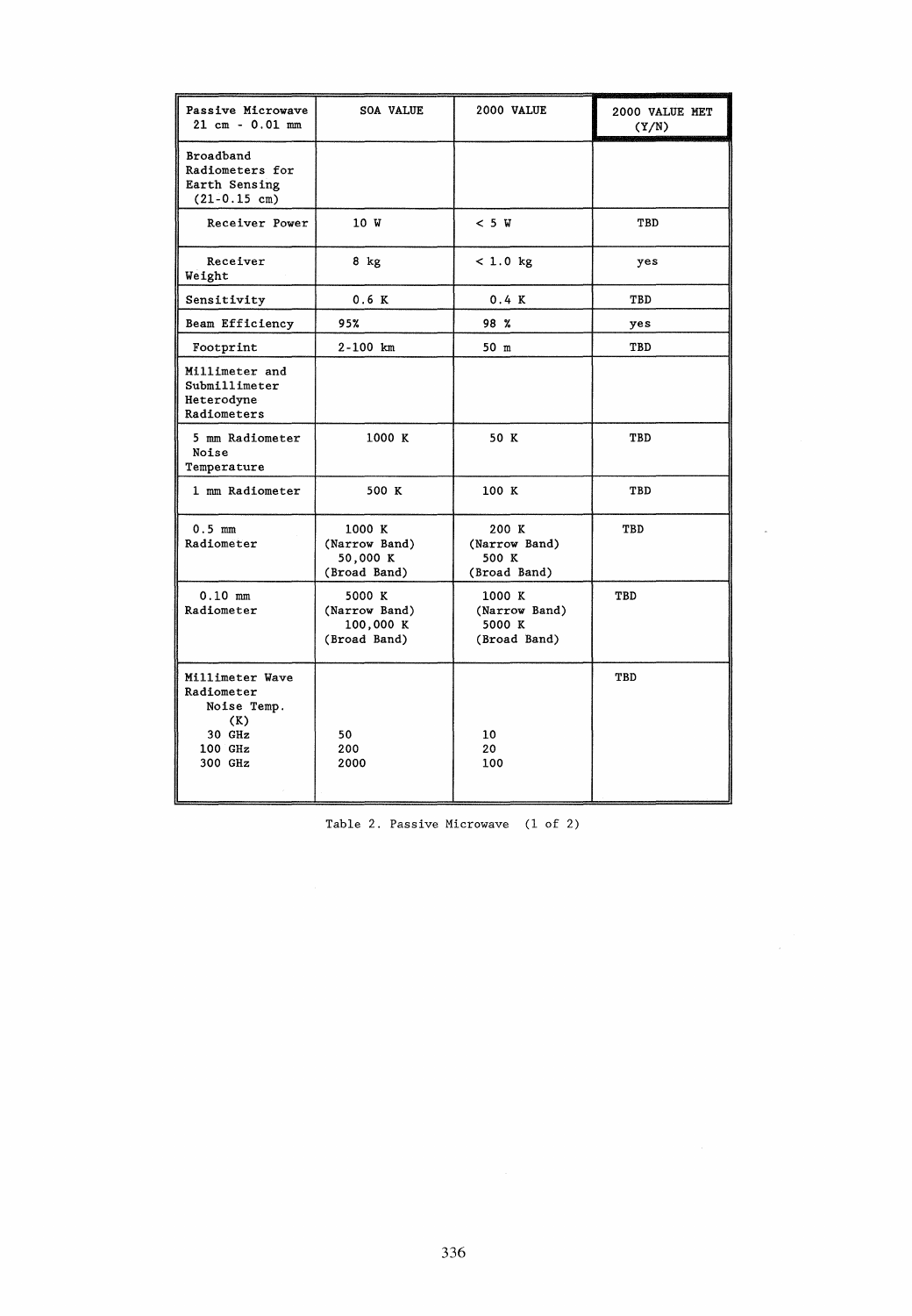| Passive<br>Microwave Systems<br>(2 of 2)                  | <b>SOA VALUE</b>  | 2000 VALUE      | 2000 VALUE MET<br>(Y/N) |
|-----------------------------------------------------------|-------------------|-----------------|-------------------------|
| Millimeter Wave<br>Radiometer                             |                   |                 |                         |
| Noise<br>(K)<br>Temperature                               |                   |                 |                         |
| 30 GHz<br>$100$ GHz<br>300 GHz                            | 50<br>200<br>2000 | 10<br>20<br>100 | TBD                     |
| Submillimeter<br>Spectrometer<br>Noise Temperature<br>(K) |                   |                 |                         |
| 300 GHz<br>1000 GHz                                       | 2000<br>100,000   | 100<br>8000     | TBD                     |
| Submillimeter<br>Laser Heterodyne<br>Spectrometer         |                   |                 |                         |
| Noise Temp. (K)<br>at 690 GHz                             | 6000              | 500             | <b>YES</b>              |
| Laser Power (mW)                                          | 10                | 100             |                         |
| Laser Operating<br>Frequency (GHz)                        | 3000              | 10,000          |                         |

Tab1e 2. Passive Microwave (2 of 2)

| Passive Infrared                                            | <b>SOA</b><br><b>VALUE</b> | 2000<br>VALUE      | 2000 VALUE MET<br>(Y/N) |
|-------------------------------------------------------------|----------------------------|--------------------|-------------------------|
| Multispectral<br>Linear Arrays<br>$(0.4 - 12.5)$<br>microns |                            |                    |                         |
| Earth Sensing<br>Systems                                    |                            |                    |                         |
| <b>IFOV</b><br>(m)                                          | 30                         | 10                 | <b>YES</b>              |
| Pixels per<br>Scene                                         | $3 \times 10^{-8}$         | $2 \times 10^{-9}$ | TBD                     |
| Acquisition Data<br>Rate (Mbs)                              | 85                         | 500                | TBD                     |

| TABLE 3. | INFRARED SYSTEMS |  |
|----------|------------------|--|
|----------|------------------|--|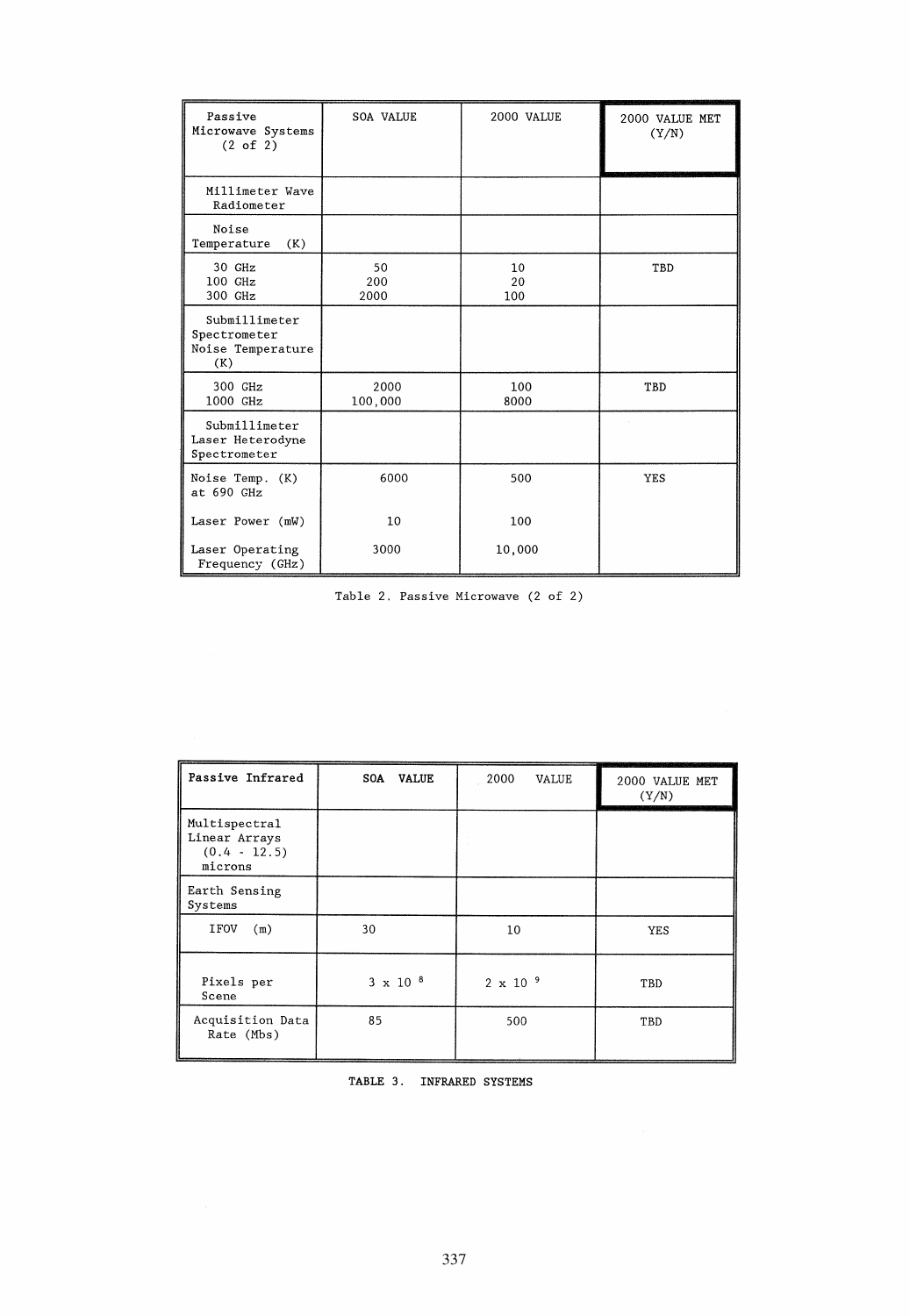| Infrared Detector<br>Technology<br>$(1 - 1000)$<br>microns              | <b>SOA VALUE</b>                | 2000 VALUE          | 2000 VALUE MET<br>(Y/N) |
|-------------------------------------------------------------------------|---------------------------------|---------------------|-------------------------|
| Discrete Detector<br>Noise Equivalent<br>Power<br>(NEP) $W_{HZ}^{-1/2}$ |                                 |                     |                         |
| InSb (5 micron)                                                         | $1 \times 10^{-16}$             | $1 \times 10^{-17}$ | TBD                     |
| Si: X (15 micron)                                                       | $3 \times 10^{-16}$             | $5 \times 10^{-19}$ | TBD                     |
| Ge:Ga(100)<br>micron)                                                   | $3 \times 10^{-17}$             | $1 \times 10^{-19}$ | TBD                     |
| Monolithic Arrays<br>$(1 - 12$ microns)<br>Elements per<br>Focal Plane  | 500<br>(LWIR)<br>5000<br>(SWIR) | 2000<br>10,000      | NO.                     |
| Detectivity<br>cm $Hz^{1/2}$ $W^{-1}$<br>HgCdTe<br>8-12 micron          | $5 \times 10^{-11}$             | $2 \times 10^{-12}$ | TBD                     |
| InSb<br>5.<br>micron                                                    | $5 \times 10^{-12}$             | $10^{-13}$          |                         |

| TABLE 4. |  | INFRARED DETECTOR TECHNOLOGY |
|----------|--|------------------------------|
|          |  |                              |

| Passive Laser<br>Systems                                | <b>SOA VALUE</b> | 2000<br><b>VALUE</b>    | 2000 VALUE MET<br>(Y/N) |
|---------------------------------------------------------|------------------|-------------------------|-------------------------|
| IR Hetrodyne<br>Spectrometer<br>3-30 microns            |                  |                         |                         |
| 10 micron laser<br>power per mode                       | 400 micro Watts  | 10 milliWatts           | TBD                     |
| 28 micron laser<br>power per mode                       | 80 Microwatts    | 500 Microwatts          | TBD                     |
| Operating Temp.<br>(K)<br>10 micron<br>28 micron        | $10 - 70$<br>N/A | $70 - 100$<br>$40 - 70$ | TBD                     |
| Photomixer<br>Bandwidth (GHz)<br>10 micron<br>28 micron | 1.5<br>0.5       | 5<br>1                  | TBD                     |
| Photomixer<br>Efficiency (%)<br>10 micron<br>28 micron  | 40<br>N/A        | 60<br>50                | TBD                     |

TABLE 5. Passive Laser Systems